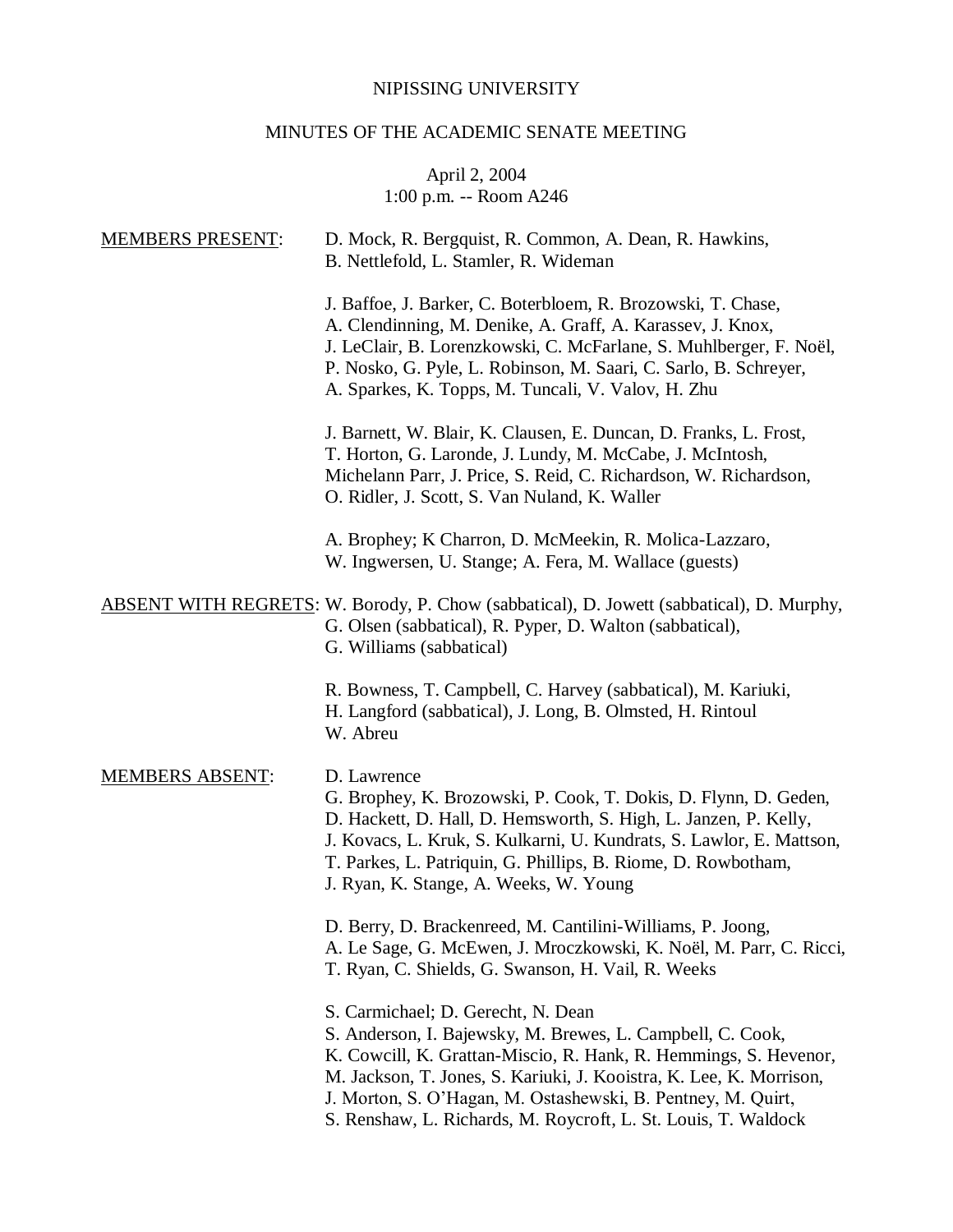Minutes of the Academic Senate Meeting April 2, 2004 Page 2

MOTION #1: Moved by B. Nettlefold, seconded by S. Muhlberger that the minutes of the regular meeting of the Academic Senate dated March 12, 2004 be adopted. CARRIED

#### ANNOUNCEMENTS

The President indicated that he had received a letter from the speaker of Senate, and in response, gave a commitment, on behalf of his administrative team, to recognize and follow existing Senate policies and to respect a consultative process. He stated that this has been the approach he has adopted throughout his academic career. To date, he has had extended discussions with Department Chairs and is looking forward to meeting with all departments over the next 6-7 weeks. He stated that it was important for Nipissing University, as a community, to move forward. He emphasized that Nipissing is at a critical point in its evolution as a university, with many positives that can be built upon. For instance, NU has doubled its first-year enrolment and has good prospects for another successful enrolment cycle, has a committed group of faculty and staff, two satellite campuses with excellent potential, a growing and successful research environment, a vibrant strategic planning process currently underway, a strong Board of Governors, a supportive community and great students many of whom were celebrated that day as mentors, dons, and leadership award winners. Nipissing has a lot of which to be proud and has many ingredients for success. It remains incumbent upon everyone to work together to achieve our potential. Many of our values must be maintained. The President stressed his commitment to fight for "the student experience" because students choose NU for its size and personal service. As President, Senator Mock stated that he wants a collegial environment without bickering or animosity with the administration or faculty. He noted that he has already met with the Senate Speaker and Chairs and has asked the chairs for access to their departments. He expressed his appreciation to the chairs for facilitating these meetings. Having been around universities for a long time, the President stated that he is keenly aware of the unique environment that Nipissing has and the many personal touch assets that are strengths of our university. He announced to Senate that he fully accepts the challenge and responsibility to work with everyone to move this university forward.

Senator Mock announced that the Board of Governors had approved the budget at its April meeting. The President presented some background to senators regarding the opposition of Cedar Heights residents to the proposed construction of a new student residence at the northeast corner of the property. The issue of off-campus housing is a real challenge for Nipissing. The President also reported on the AUCC conference held in British Columbia in late March. The government made a decision to close the University College of Okanagan; the college portion will revert to a college and the university will become a campus of UBC. Postsecondary education in BC is at the forefront of the government's agenda. The federal budget has indicated increased support for research, for student assistance and for promoting internationalization and student exchanges. The President extended an invitation to everyone to attend the Dave Marshall Leadership Awards ceremony to be held following the Senate meeting.

Senator Hawkins announced that three of Nipissing's five SSHRC applications were successful and awarded to Dr. Boterbloem, Dr. Graff and Dr. Noël. NSERC applications were approved for Drs.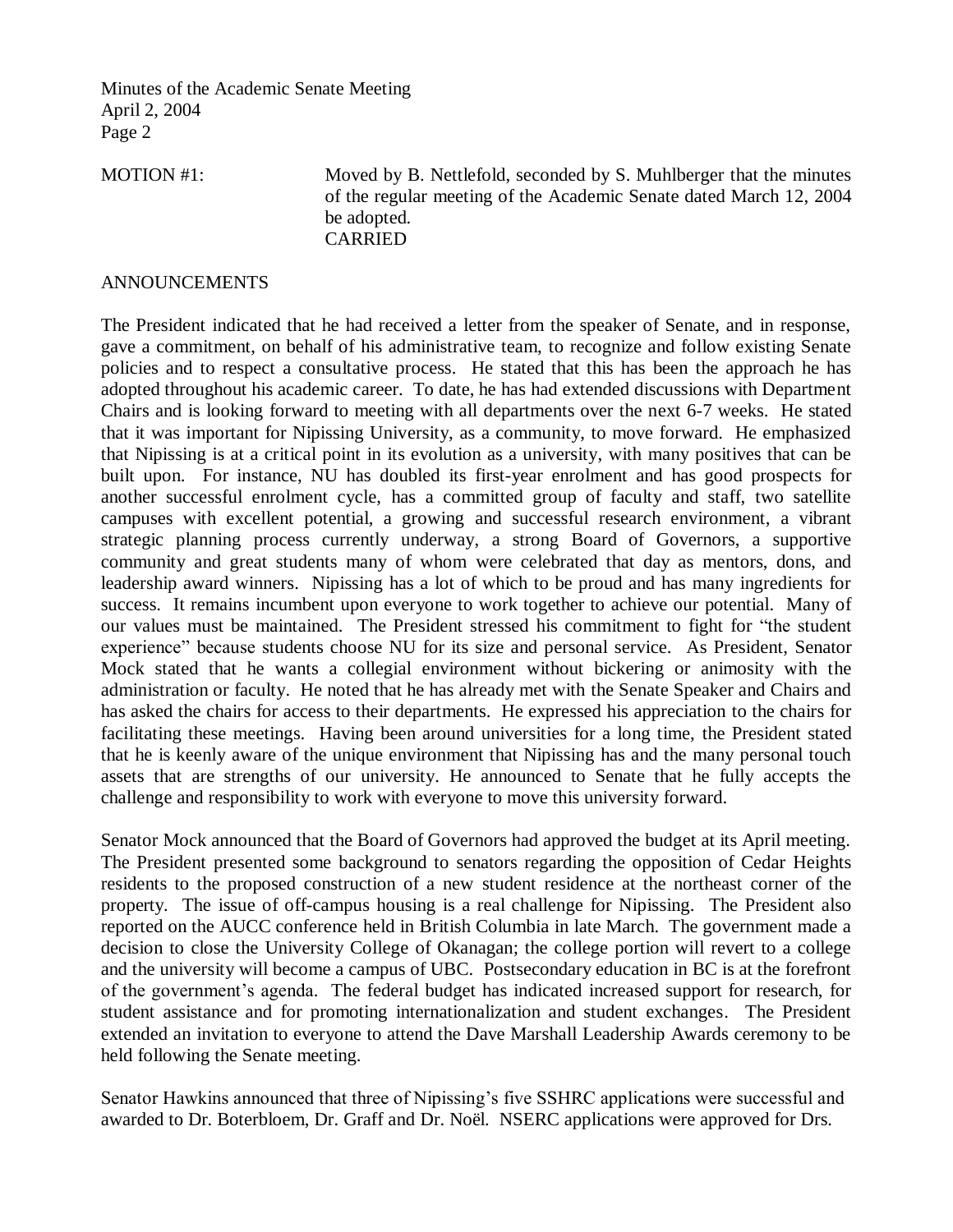Minutes of the Academic Senate Meeting April 2, 2004 Page 3

Karassev and Tuncali and Dr. Pyle received a CFI grant. This is outstanding news for Nipissing University and great for students who work with the faculty involved.

Senator Hawkins expressed the desire to help faculty who had applied, but had not received grants. They were encouraged to reapply. The Vice-President reminded senators that broad based consultation is being sought with regard to the proposed transformation of SSHRC from a granting council to a knowledge council. Senators were encouraged to provide input specifically to pages 14-19 of the previously circulated SSHRC booklet. It was also announced that, in conjunction with the research luncheons, a videotaped interview with Marc Renaud will be being added to the series.

The Dean of Arts and Science congratulated faculty for their hard work during the past academic year. He stated that a decision had been made to split the Arts and Science Convocation into two ceremonies, divided by discipline, as a result of the recent growth in students and the number of guests expected at the graduation ceremonies.

Senator Common circulated a document for senators' information entitled "10 Year Goal: Double Graduate Enrolment at Ontario Universities."

Roberto Molica-Lazzaro reported that voting had occurred on Wednesday and Thursday to complete the process for choosing a valedictorian. He announced that all departments will be asked for input concerning the 2004-2005 student handbook. NUSU is in the process of introducing two new part-time scholarships. Mr. Molica-Lazzaro stated that an appreciation social had been organized to honour the volunteers who had helped with NUSU's success.

The Speaker reminded Senate committee chairs that annual reports are due at the May Senate meeting. Annual reports must include a summary of the yearly attendance.

By-laws and Striking Committee

MOTION #2: Moved by J. McIntosh, seconded by J. Baffoe that the Report of the By-laws and Striking Committee dated March 15, 2004 be received. CARRIED

Admissions, Promotions and Petitions Committee

- MOTION #3: Moved by R. Bergquist, seconded by J. Scott that the Report of the Admissions, Promotions and Petitions Committee dated March 10, 2004 be received. CARRIED
- MOTION #4: Moved by R. Bergquist, seconded by A. Sparkes that the students listed on Appendix A, who have completed all requirements of their respective degrees, be admitted to their degrees in-course and that diplomas for the degrees be awarded. CARRIED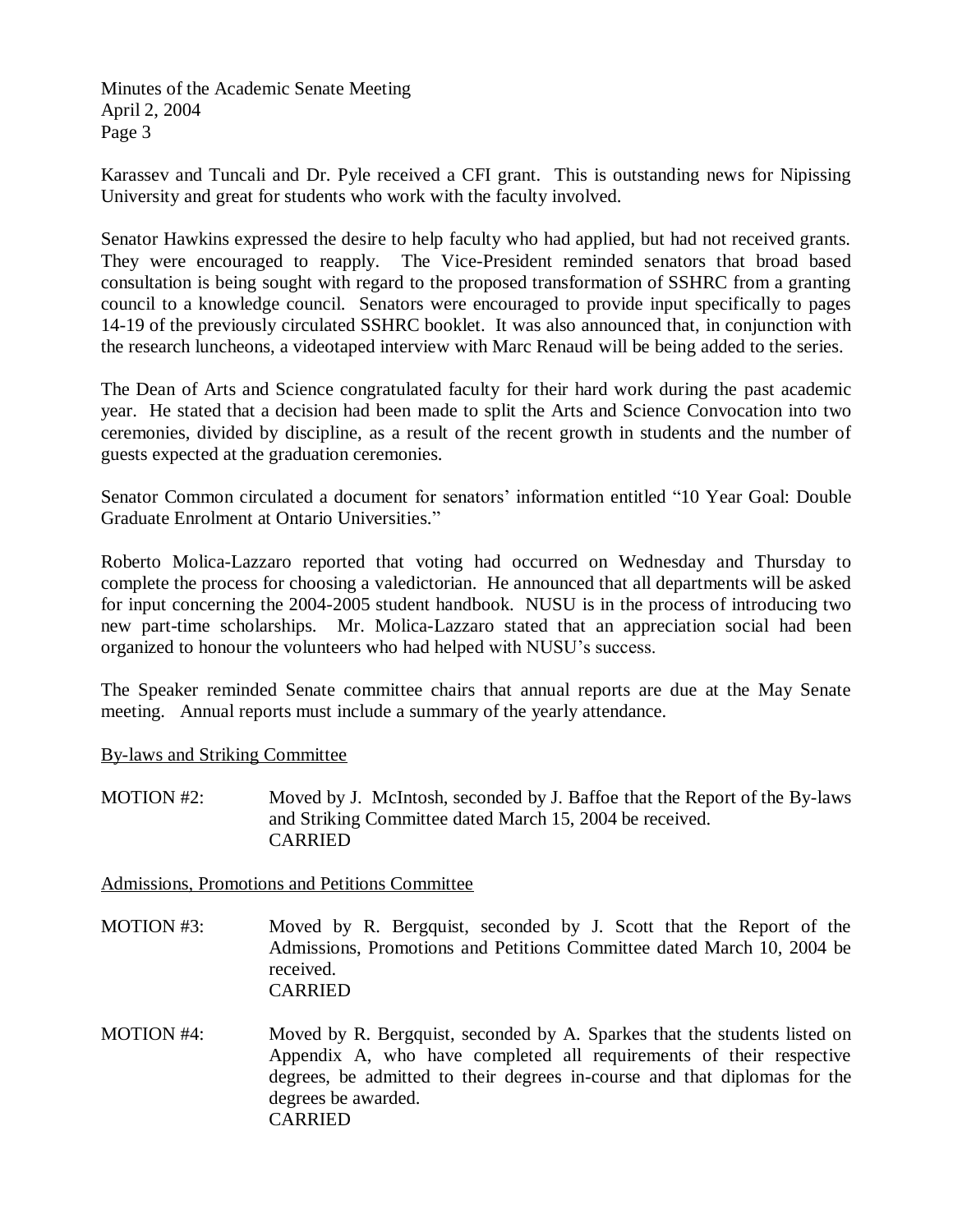Minutes of the Academic Senate Meeting April 2, 2004 Page 4

#### REPORTS OF REPRESENTATIVES ON OTHER BODIES

Senator Topps made two announcements as per the Board of Governors meeting held on April 1. Congratulations were extended to Senators Dean Berry and Warnie Richardson whose reappointment with tenure had been approved. Senate was informed that Deanna Hodgins had communicated her decision to seek early retirement from Nipissing, effective May 7, 2004.

## AMENDMENT OF BY-LAWS

MOTION #5: Moved by J. McIntosh, seconded by R. Wideman that the Terms of Reference for the Distance Education Committee be changed to:

The Committee shall be responsible for making recommendations to Senate concerning the coordination and support of distance education at Nipissing University.

The Committee shall recommend to Senate policies for the development, delivery, and review of distance education at Nipissing University.

The Committee shall conduct research on program development in distance education.

The Committee shall promote collaboration with other institutions to further distance education at Nipissing University.

CARRIED

#### **ELECTIONS**

- 1. Presentation by By-laws and Striking Committee of slate of candidates for Senate Standing Committees for 2004-2005.
	- L. Frost nominated J. Scott for Academic Computing Committee
	- S. Van Nuland nominated J. Barnett for Admissions, Promotions and Petitions Committee
	- K. Boterbloem nominated F. Noël for Arts APT Subcommittee
	- G. Pyle nominated P. Nosko for Arts APT Subcommittee
	- J. Price nominated L. Frost as Representative on Board of Governors
	- W. Richardson nominated T. Campbell as Representative on Board of Governors
	- D. Franks nominated H. Langford as Representative on Consolidated Committee

| <b>MOTION #6:</b> | Moved by M. Saari, seconded by A. Sparkes that nominations cease.<br><b>CARRIED</b> |
|-------------------|-------------------------------------------------------------------------------------|
| Acclaimed:        | J. Scott for Academic Computing Committee                                           |
| Acclaimed:        | J. Barnett for Admissions, Promotions and Petitions Committee                       |
| Elected:          | F. Noël for Arts APT Subcommittee                                                   |
| Elected:          | T. Campbell as representative on Board of Governors                                 |
| Elected:          | H. Langford as representative on Consolidated Committee                             |

Minutes of the Academic Senate Meeting April 2, 2004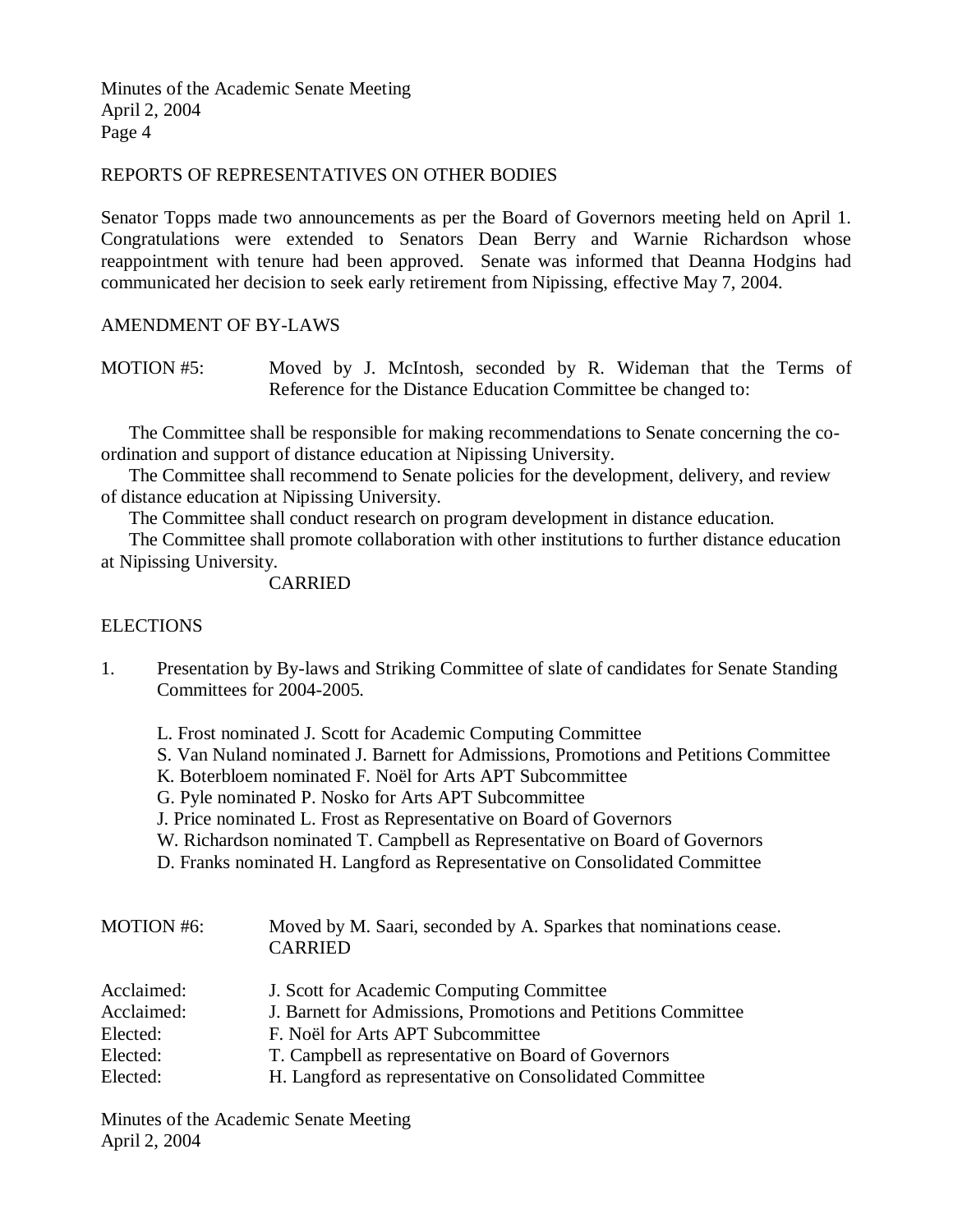Page 5

- MOTION #7: Moved by J. McIntosh, seconded by M. Saari that the slate of candidates for Senate Standing Committees for 2004-2005 be approved as elected. CARRIED
- 2. One Arts and Science representative and one Education representative to serve on both the Chancellor's Award for Excellence in Teaching Committee and the Nipissing University Award for Excellence in part-time Teaching Committee.

D. Geden nominated L. Robinson J. Price nominated C. Ricci K. Clausen nominated T. Horton

MOTION #8: Moved by M. Denike, seconded by M. Saari that nominations cease. CARRIED

Elected: L. Robinson, T. Horton

3. One Arts and Science senator to replace Senator Saari on the Sociology Selection Committee.

A. Sparkes nominated F. Noël

MOTION #9: Moved by M. Denike, seconded by M. Saari that nominations cease. CARRIED

Acclaimed: F. Noël for Sociology Selection Committee

## NEW BUSINESS

- MOTION #10: Moved by R. Common, seconded by O. Ridler that Senate consider receipt of the Report of the Senate Education Selection Committees dated March 31, 2004 CARRIED
- MOTION #11: Moved by R. Common, seconded by S. Muhlberger that the Report of the Senate Education Selection Committees dated March 31, 2004 be received. CARRIED
- MOTION #12: Moved by R. Common, seconded by L. Frost that Senate recommend to the Board through the President or Vice-President Academic that Jason Price be offered a four-year probationary appointment as an Assistant Professor of Education: Curriculum Studies: Education and Schooling, effective July 1, 2004. CARRIED

Minutes of the Academic Senate Meeting April 2, 2004